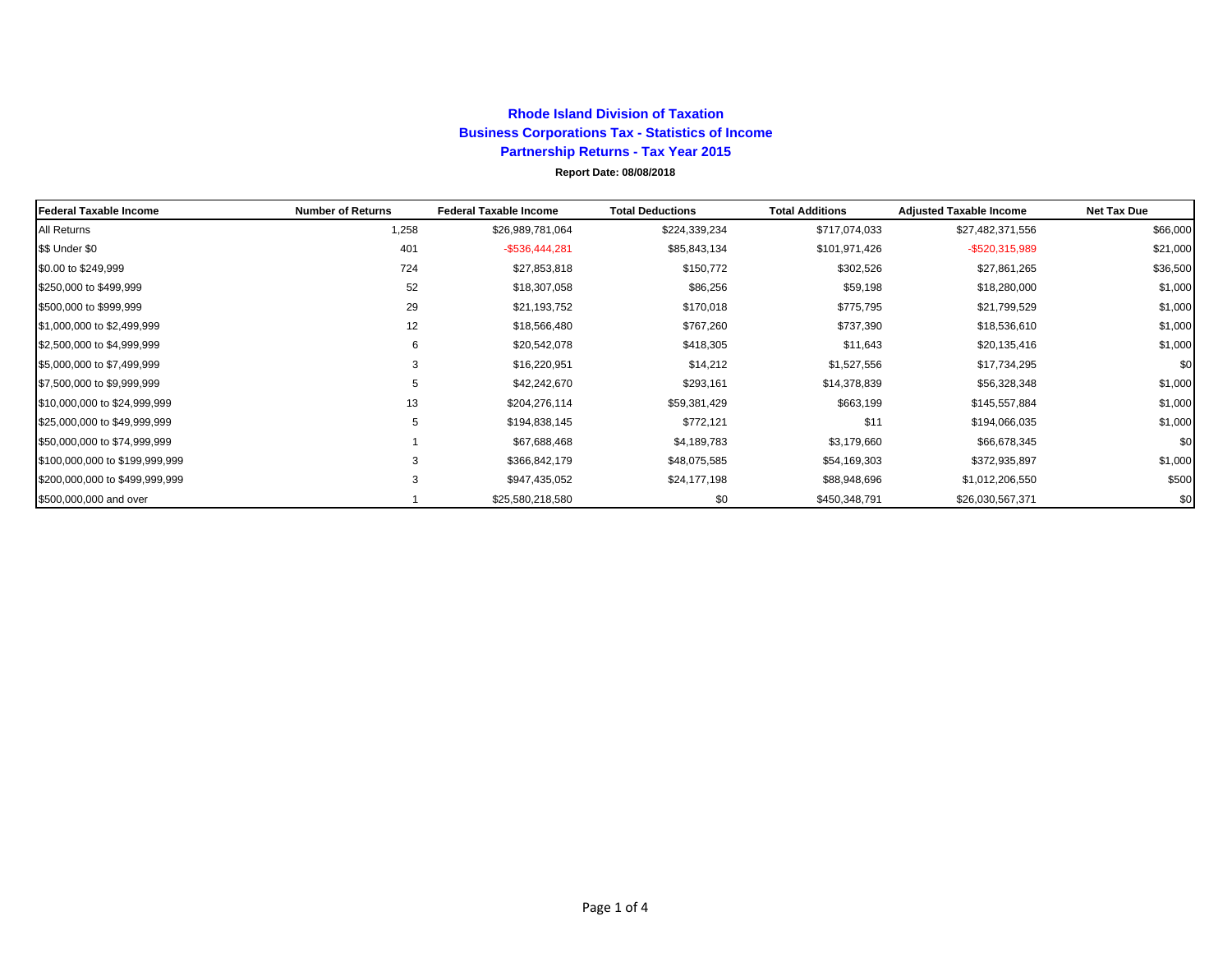## **Rhode Island Division of Taxation Business Corporations Tax - Statistics of Income Partnership Returns - Deductions from Federal Taxable Income - Tax Year 2015 Report Date: 08/08/2018**

|                                | Number of      | <b>Exempt Dividends and Interest</b> |          | <b>Bonus Depreciation and Sec 179</b> |               | <b>Discharge of Indebtedness</b> |           |
|--------------------------------|----------------|--------------------------------------|----------|---------------------------------------|---------------|----------------------------------|-----------|
| Federal Taxable Income         | <b>Returns</b> | Count                                | Amount   | Count                                 | Amount        | Count                            | Amount    |
| <b>All Returns</b>             | 1,258          | 14                                   | \$84,912 | 248                                   | \$223,273,198 | $\overline{2}$                   | \$771,575 |
| \$\$ Under \$0                 | 401            | 3                                    | \$60,062 | 75                                    | \$85,783,072  | 0                                | \$0       |
| \$0.00 to \$249,999            | 724            | 5                                    | \$10,411 | 117                                   | \$140,274     |                                  | \$87      |
| \$250,000 to \$499,999         | 52             |                                      | \$611    | 23                                    | \$85,645      |                                  | \$0       |
| \$500,000 to \$999,999         | 29             | 2                                    | \$9,675  | 11                                    | \$160,343     | <sup>0</sup>                     | \$0       |
| \$1,000,000 to \$2,499,999     | 12             | 0                                    | \$0      | 5                                     | \$767,260     | 0                                | \$0       |
| \$2,500,000 to \$4,999,999     | 6              | 0                                    | \$0      | 3                                     | \$418,305     | 0                                | \$0       |
| \$5,000,000 to \$7,499,999     | 3              | 0                                    | \$0      |                                       | \$14,212      | $\Omega$                         | \$0       |
| \$7,500,000 to \$9,999,999     | 5              |                                      | \$3,834  |                                       | \$289,327     | O                                | \$0       |
| \$10,000,000 to \$24,999,999   | 13             |                                      | \$18     | 5                                     | \$59,171,862  | <sup>0</sup>                     | \$0       |
| \$25,000,000 to \$49,999,999   | 5.             |                                      | \$301    | 2                                     | \$332         |                                  | \$771,488 |
| \$50,000,000 to \$74,999,999   |                | 0                                    | \$0      |                                       | \$4,189,783   | 0                                | \$0       |
| \$100,000,000 to \$199,999,999 |                | 0                                    | \$0      | 2                                     | \$48,075,585  | 0                                | \$0       |
| \$200,000,000 to \$499,999,999 |                |                                      | \$0      | 2                                     | \$24,177,198  | $\Omega$                         | \$0       |
| \$500,000,000 and over         |                | 0                                    | \$0      | 0                                     | \$0           | 0                                | \$0       |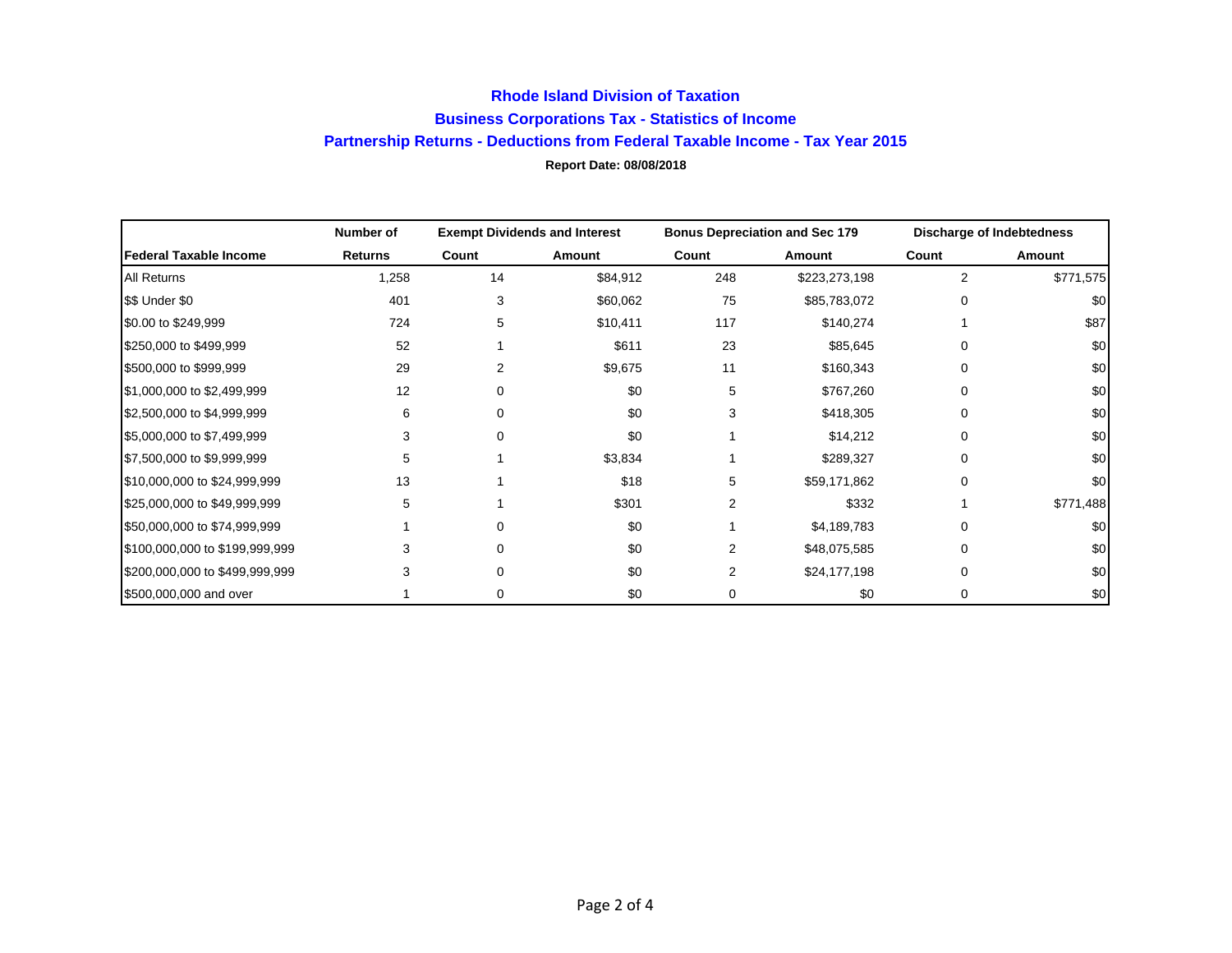## **Rhode Island Division of Taxation Business Corporations Tax - Statistics of Income Partnership Returns - Additions to Federal Taxable Income - Tax Year 2015 Report Date: 008/08/2018**

|                                | Number of      | <b>Interest Income</b> |           | <b>Bonus Depreciation and Sec 179</b> |               |
|--------------------------------|----------------|------------------------|-----------|---------------------------------------|---------------|
| <b>Federal Taxable Income</b>  | <b>Returns</b> | Count                  | Amount    | Count                                 | Amount        |
| <b>All Returns</b>             | 1,258          | 20                     | \$813,228 | 98                                    | \$646,366,469 |
| \$\$ Under \$0                 | 401            | 4                      | \$2,776   | 42                                    | \$101,968,650 |
| \$0.00 to \$249,999            | 724            | 4                      | \$178,207 | 34                                    | \$124,319     |
| \$250,000 to \$499,999         | 52             | 4                      | \$52,344  | 3                                     | \$6,854       |
| \$500,000 to \$999,999         | 29             |                        | \$50,983  | 4                                     | \$244,856     |
| \$1,000,000 to \$2,499,999     | 12             | 3                      | \$233,811 | 4                                     | \$503,579     |
| \$2,500,000 to \$4,999,999     | 6              | 2                      | \$5,627   | 2                                     | \$6,016       |
| \$5,000,000 to \$7,499,999     | 3              | 0                      | \$0       |                                       | \$304,285     |
| \$7,500,000 to \$9,999,999     | 5              |                        | \$289,327 |                                       | \$67,706      |
| \$10,000,000 to \$24,999,999   | 13             |                        | \$153     | 2                                     | \$663,046     |
| \$25,000,000 to \$49,999,999   | 5              | 0                      | \$0       |                                       | \$11          |
| \$50,000,000 to \$74,999,999   |                | 0                      | \$0       |                                       | \$3,179,660   |
| \$100,000,000 to \$199,999,999 | 3              | 0                      | \$0       | 0                                     | \$0           |
| \$200,000,000 to \$499,999,999 | 3              | 0                      | \$0       | 2                                     | \$88,948,696  |
| \$500,000,000 and over         |                | 0                      | \$0       |                                       | \$450,348,791 |